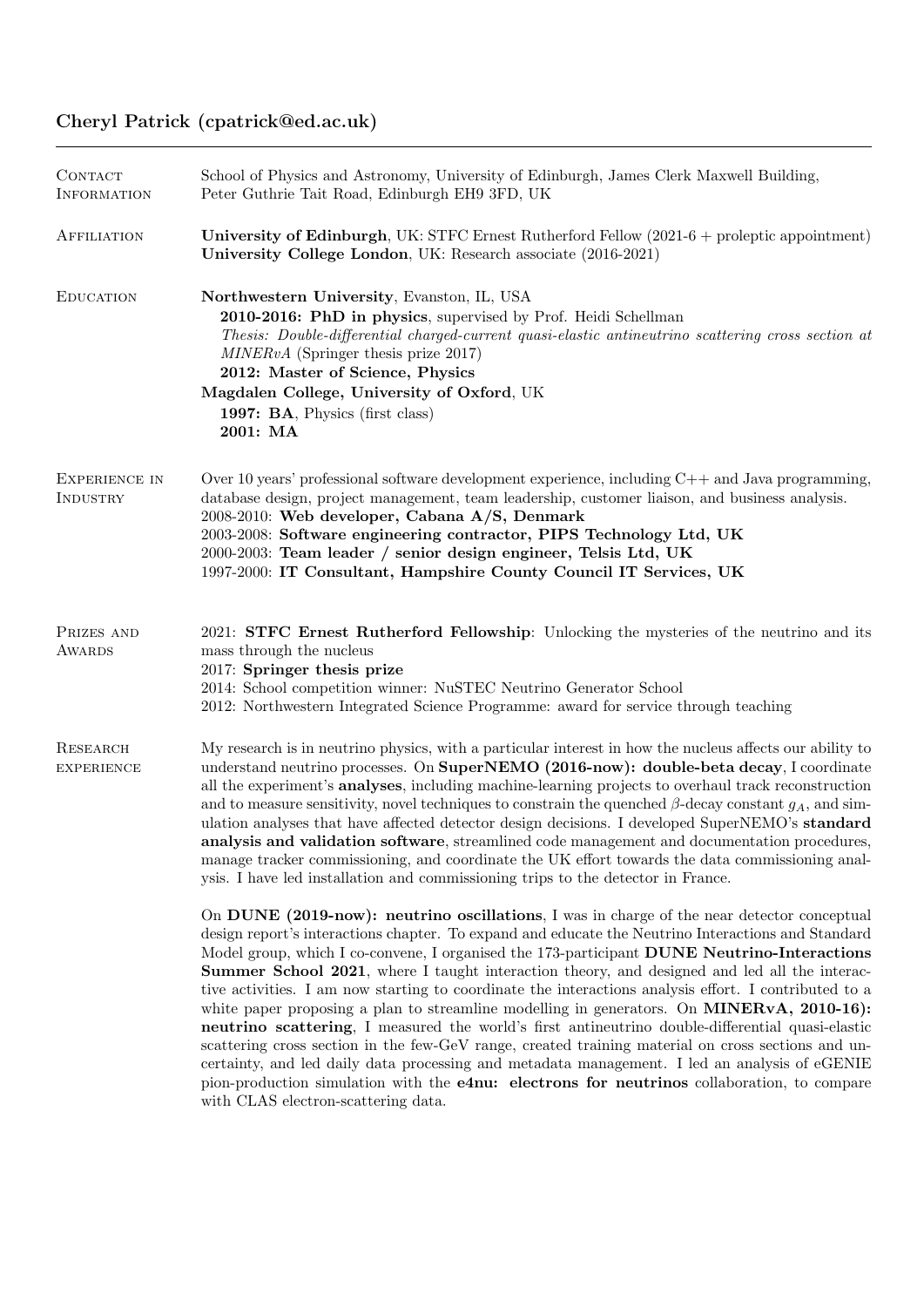| RESEARCH<br>LEADERSHIP       | I am the <b>analysis co-ordinator</b> of the 100-person SuperNEMO experiment. As well as leading<br>simulation analysis and giving strategic guidance and scrutiny on SuperNEMO, I coordinate data<br>analysis on NEMO-3's half-million $\beta\beta$ decay events. As SuperNEMO's deputy physics coordina-<br>tor, I have significant involvement in planning and decision making on simulation production, data<br>management, reconstruction and software. I am an active member of the SuperNEMO Steering<br>Committee, and serve on the Technical Board, Institutional Board and Speakers' Bureau.<br>I am taking a lead role in tracker commissioning and preparation for physics data, both onsite and<br>remotely.                                                                                                                                                                    |
|------------------------------|----------------------------------------------------------------------------------------------------------------------------------------------------------------------------------------------------------------------------------------------------------------------------------------------------------------------------------------------------------------------------------------------------------------------------------------------------------------------------------------------------------------------------------------------------------------------------------------------------------------------------------------------------------------------------------------------------------------------------------------------------------------------------------------------------------------------------------------------------------------------------------------------|
|                              | I am a Neutrino Interactions and Standard Model convener on DUNE, and serve on the<br>DUNE Near-Detector Physics Board.                                                                                                                                                                                                                                                                                                                                                                                                                                                                                                                                                                                                                                                                                                                                                                      |
| ACADEMIC<br>LEADERSHIP       | I have served as a <b>peer reviewer</b> for Eur.Phys.J C (double-beta decay) and PTEP (cross sections).<br>I am an elected member and the newsletter committee chair of the <b>IOP Astroparticle Physics</b><br>committee, and organised UCL's high-energy physics seminar programme.                                                                                                                                                                                                                                                                                                                                                                                                                                                                                                                                                                                                        |
|                              | The University of Edinburgh's School of Physics and Astronomy has nominated me to take part in<br>the 2021-22 Research Leader Programme.                                                                                                                                                                                                                                                                                                                                                                                                                                                                                                                                                                                                                                                                                                                                                     |
| PRESENTATIONS<br>AND POSTERS | My 11 conference presentations include the invited double-beta decay plenary at the In-<br>stitute of Physics Joint APP and HEPP Annual Conference 2019, as well as plenary talks<br>at the internationally renowned Rencontres de Moriond 2015 (Italy) and DBD 18 (Interna-<br>tional workshop on double-beta decay and underground science) (Hawai'i). I was invited to<br>represent the UK neutrino community at the 'Challenges in theory of heavy nuclei' nuclear sympo-<br>sium, and to give a summary talk at the Fermilab Generator Tools workshop. I have presented five<br>posters, and given 13 seminars, five internationally, on neutrino cross sections and double-beta<br>decay. These include both the Fermilab Wine and Cheese and Fermilab Neutrino Seminar.                                                                                                               |
| <b>MENTORING</b>             | I was academic co-supervisor to UCL PhD student M Ceschia, and proposed his project to re-<br>design SuperNEMO reconstruction using convolutional neural networks. I supervised M Kynaston<br>(MSci) and N Gadhia (MSc) on e4nu projects. I assisted with PhD supervision of four other UCL<br>students, mentored summer student A Klustova, and supervised a collaboration between UCL and<br>the Joint Biosecurity Committee (3 PhD students). I chaired UCL's $\beta\beta$ group meetings. As Su-<br>perNEMO analysis coordinator, I support the SuperNEMO-UK students, international students and<br>postdocs, with data analysis. At Edinburgh, I am second supervisor for PhD student H Parkinson,<br>will supervise senior honours student E Li, will be a chair at the PhD poster evening, and have<br>proposed two Master's projects. I have been promised a PhD student next year. |
| <b>TEACHING</b>              | My experience includes lecturing for a first-year mechanics course; demonstrating and marking me-<br>chanics, modern physics, Python and machine-learning labs; holding office hours; and supervising<br>a group for Python mini-projects. I won Northwestern's Integrated Science programme's<br>award for service through teaching, and was chosen and trained to design and lead two work-<br>shops as part of Northwestern's new teaching-assistant conference. In 2019, I was invited to<br>lecture on double-beta decay and direct mass measurements at the International Neu-<br>trino Summer School in the USA. At Edinburgh, I will be a physics 1b lab leader next term.                                                                                                                                                                                                           |
| PUBLIC<br><b>ENGAGEMENT</b>  | I write and perform science songs and videos in public and on YouTube, including the <i>Standard</i><br>Model Song in Robin Ince's Nine Lessons and Carols for Curious People and SuperNEMO: the<br><i>Musical</i> for Pint of Science. I have been involved in youth outreach including UCL's Your Universe,<br>ATLAS Masterclasses, IOP's Big Bounce (as part of Edinburgh's Remote <sup>3</sup> team), and the Chicago<br>Museum of Science and Industry's Hot Careers. I also volunteered teaching programming through<br>Code First: Girls, and at Chicago's Artifice after-school program for disadvantaged children.                                                                                                                                                                                                                                                                  |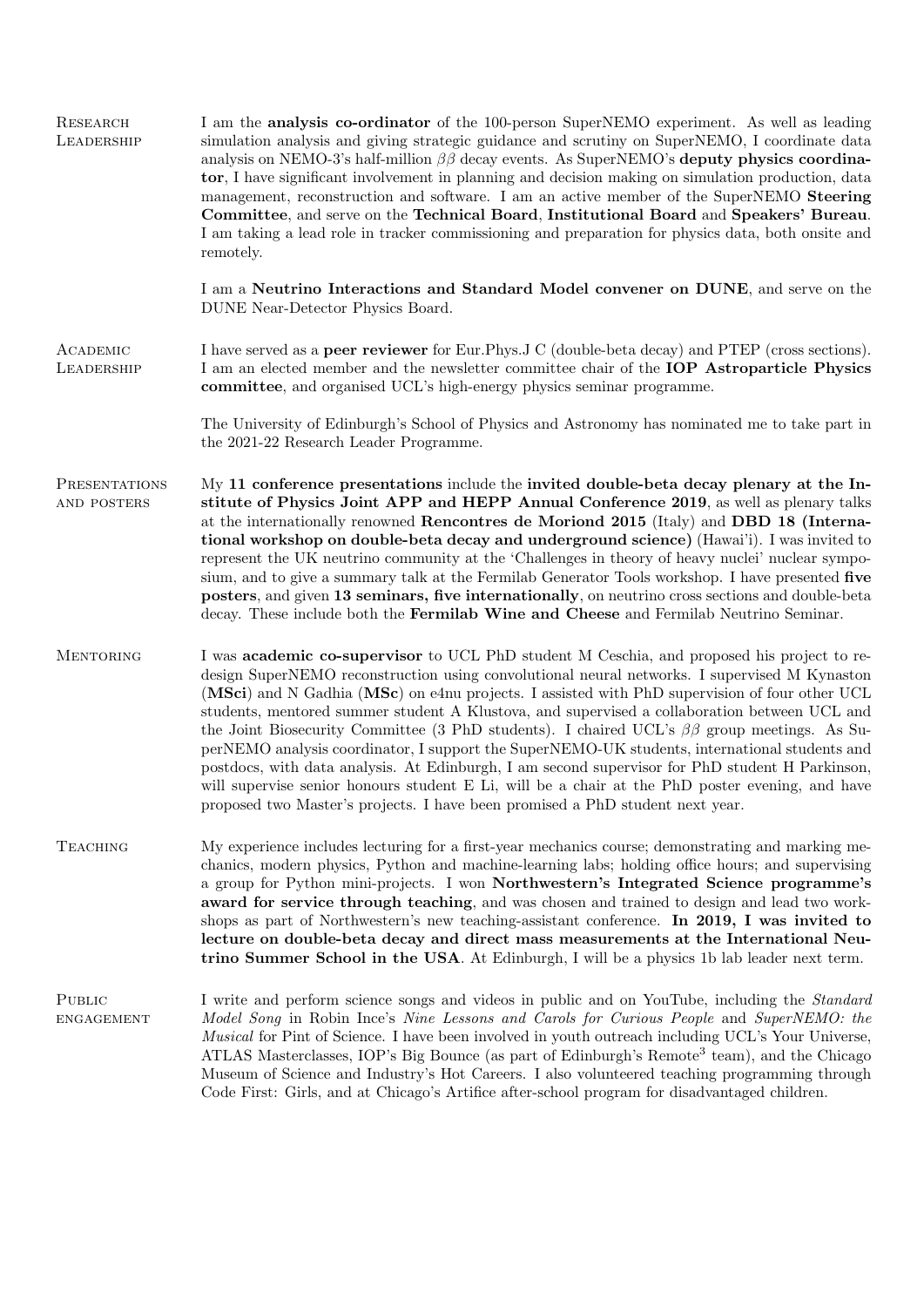**SELECTED PUBLICATIONS** My full publication list with the SuperNEMO, NEMO-3, DUNE and MINERvA collaborations can been seen by searching for my ORCID iD: https://orcid.org/0000-0002-0713-7515

> R. Arnold et al (SuperNEMO collaboration), Measurement of the distribution of <sup>207</sup>Bi depositions on calibration sources for SuperNEMO JINST 16 (2021) T07012 (2021)

> This paper presents a novel technique for characterising the  $207B$ i sources used for energy calibration of the SuperNEMO detector, which was used to select the most appropriate sources. As committee chair for this paper, I revised text, produced figures, collated comments from internal and external reviewers, and managed the entire process of getting the paper from draft through to publication.

> DUNE Collaboration, Deep Underground Neutrino Experiment (DUNE) Near Detector Conceptual Design Report Instruments. 5(4):31 (2021)

> The CDR describes DUNE's proposed near detector suite. I edited the cross sections chapter of the CDR, and wrote a substantial part of the content, explaining the importance of cross section measurements, the types of interactions applicable to the DUNE energy range, and the significance and challenge of nuclear effects. I also selected various case studies to demonstrate the detector's response to key interaction signatures, showing its excellent ability to reconstruct final-state pion multiplicity, which is very sensitive to interaction model; and studying nuclear effects by looking at final-state kinematic imbalance perpendicular to the neutrino beam.

> R. Arnold et al (NEMO-3 collaboration), Final results on  ${}^{82}$ Se double beta decay to the ground state of  ${}^{82}\text{Kr}$  from the NEMO-3 experiment, Eur. Phys. J. C (2018) 78: 821 (2018) This UCL-led analysis used NEMO-3's 82Se dataset to calculate a half-life for the Standard Model  $2\nu\beta\beta$  decay. The unique NEMO technology distinguishes individual electron energies, allowing a fit to two decay models – the higher-state dominance (HSD) model, where decays take place via many different excited states of the intermediate <sup>82</sup>Br nucleus; and the single-state dominance (SSD) model, which decays via a single intermediate state. The data preferred SSD with  $2\sigma$  significance; a similar analysis on our half-million  $100$ Mo dataset (Eur. Phys. J. C (2019) 79: 440) showed a clear preference for SSD. I am currently looking at extending the NEMO-3 data analyses to look beyond the simple SSD/HSD dichotomy, to attempt to constrain the nuclear matrix element and quenching of the axial coupling constant  $q_A$ . An improved version of this analysis on SuperNEMO data, which I plan to supervise, should yield  $5\sigma$  sensitivity to SSD vs HSD.

> C.E. Patrick et al (MINERvA collaboration), Measurement of the muon anti-neutrino doubledifferential cross section for quasi-elastic scattering on hydrocarbon at  $E_{\nu} \approx 3.5$  GeV, Phys. Rev. D 97, 052002 (2018)

> My calculation of the anti-neutrino scattering cross section at MINERvA improved on the initial single-differential measurement with an improved reconstruction and analysis procedure, updated systematic uncertainties, and improved nuclear interaction models. The double-differential kinematics give clearer distinctions between nuclear models, allowing us to determine that the fit to data can be greatly improved by using a model that incorporates nuclear effects such as weak nuclear screening and two-particle, two-hole enhancements.

> Cheryl E. Patrick, Measurement of the Antineutrino Double-Differential Charged-Current Quasi-Elastic Scattering Cross Section at MINERvA, ISBN 978-3-319-69086-5 My thesis analysis, the world's first calculation of a double-differential antineutrino-nucleus scattering cross section at the DUNE energy range, was published as a book following the award of the 2017 Springer Thesis Prize. The analysis studied a key signal process for oscillation experiments, which is strongly affected by poorly-understood nuclear effects. My measurement included over forty sources of systematic uncertainty, and comparisons to various nuclear models using the GENIE and NuWro neutrino event generators.

> T. Walton et al (MINERvA collaboration), Measurement of muon plus proton final states in  $\nu_{\mu}$  Interactions on Hydrocarbon at  $\langle E_{\nu} \rangle = 4.2 \text{ GeV}$ , *Phys. Rev. D 91, 071301 (2015)* I